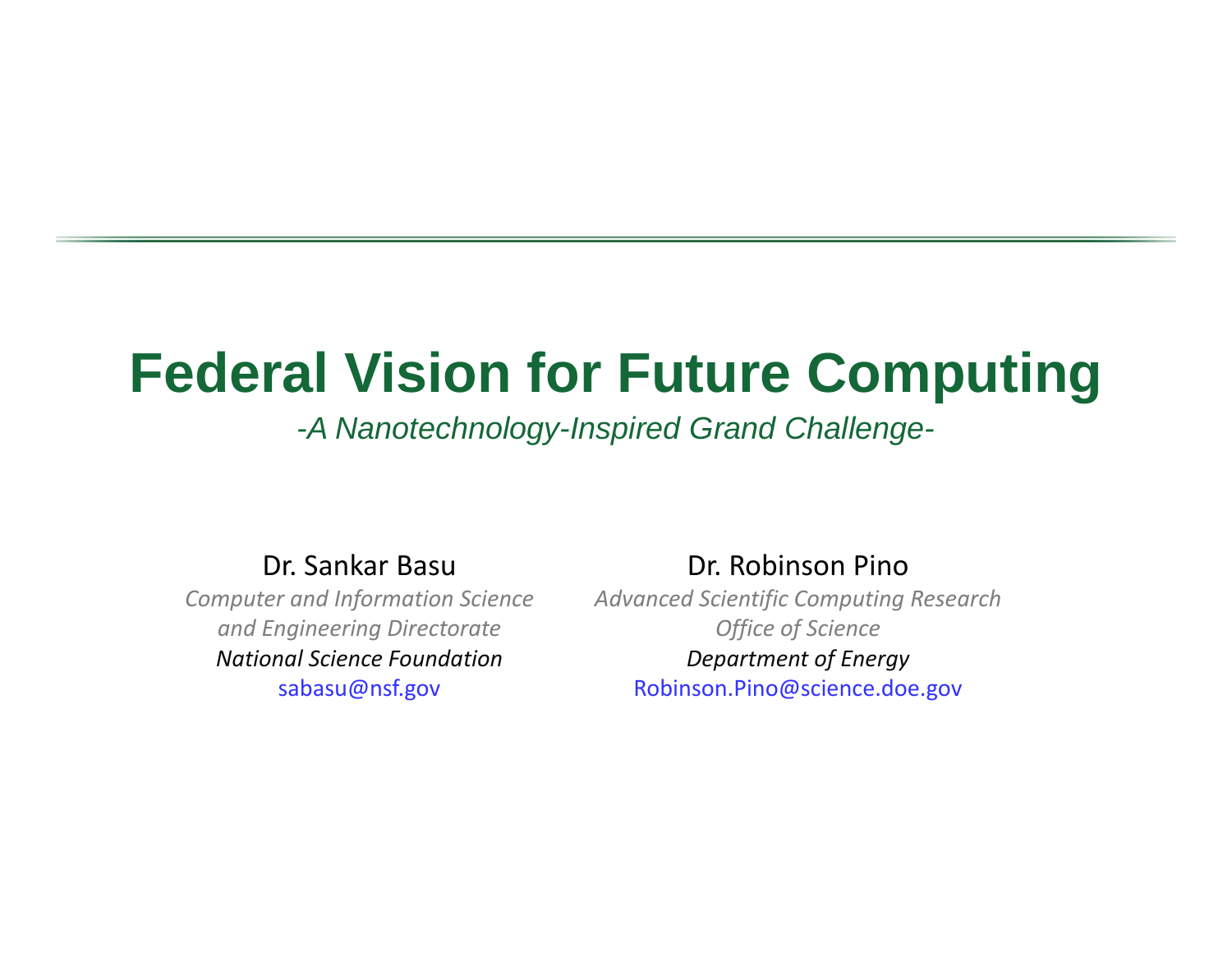

HOME · BLOG

f

 $\triangledown$ 

## A Nanotechnology-Inspired Grand Challenge for Future Computing

OCTOBER 20, 2015 AT 6:00 AM ET BY LLOYD WHITMAN, RANDY BRYANT, AND TOM KALIL

Summary: Today, the White House is announcing a grand challenge to develop transformational computing capabilities by combining innovations in multiple scientific disciplines.

In June, the Office of Science and Technology Policy issued a Request for Information seeking suggestions for Nanotechnology-Inspired Grand Challenges for the Next Decade. After considering over 100 responses, OSTP is excited to announce the following grand challenge that addresses three Administration priorities-the National Nanotechnology Initiative, the National Strategic Computing Initiative (NSCI), and the BRAIN initiative:

Create a new type of computer that can proactively interpret and learn from data, solve unfamiliar problems using what it has learned, and operate with the energy efficiency of the human brain.

https://www.whitehouse.gov/blog/2015/10/15/nanotechnology‐inspired‐grand‐challenge‐future‐computing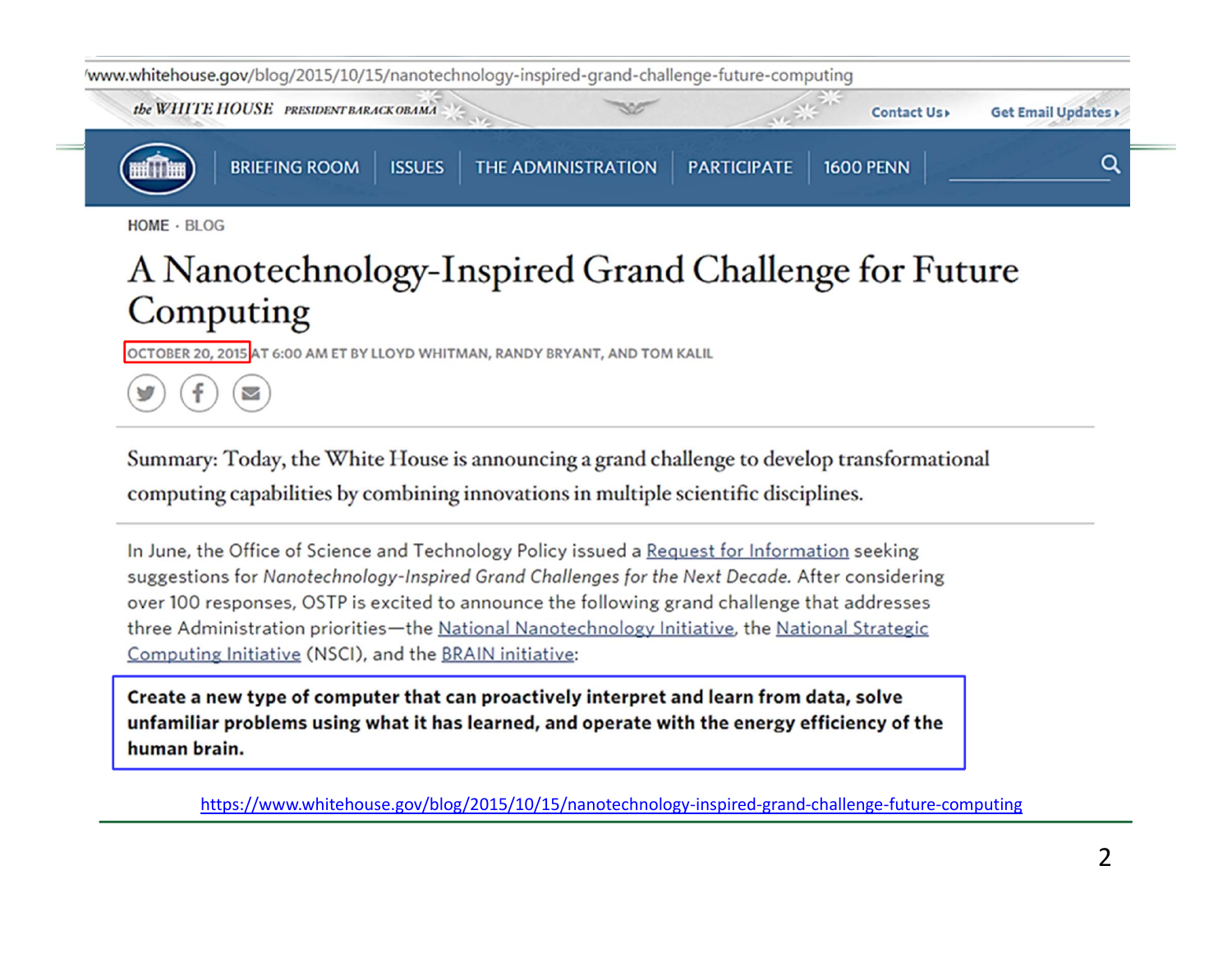### Grand Challenge Committee - Collaborating Agencies

**DOE** *‐ Robinson Pino (co‐lead)* **NSF** ‐ *Sankar Basu (co‐lead)*

**IC** ‐ *David Mountain*

**DARPA** ‐ *Kerry Bernstein* **NIST** ‐ *Curt Richter* **ARO** ‐ *Joe Qiu*

*Members sought out participation, ideas, input, feedback, and contributions from home institutions and sister agencies*

### Objective:

- • **Highlight potential areas of Federal** *R&D* **focus and investment**
	- $\triangleright$  Pursue emerging and innovative solutions that will address the Nanotechnology‐Inspired Grand Challenge for Future Computing.
- • **Describe technical challenges, opportunities, and potential applications**
	- $\triangleright$  Of interest to the collaborating agencies
	- $\triangleright$  Serve as a guide for future Federal investments

https://www.nano.gov/sites/default/files/pub\_resource/federal-vision-for-nanotech-inspired-future-computing-grand-challenge.pdf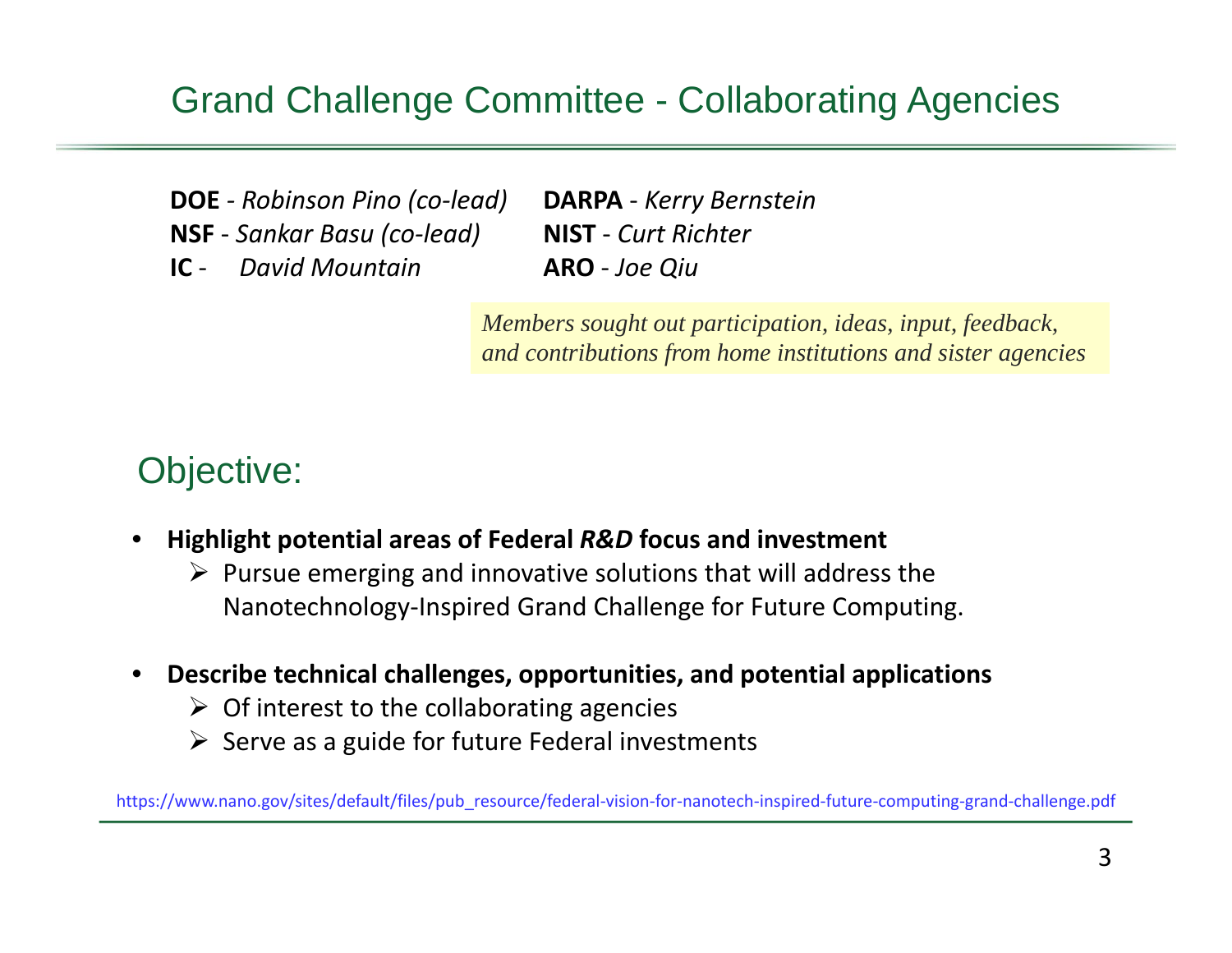# Success <sup>=</sup> Game‐Changing Capabilities

- • **Emerging computing architecture platforms, neuromorphic, quantum, …**
	- Significantly accelerate algorithm performance and concurrency while reducing energy consumption by over six orders of magnitude (from megawatts to watts)
- • **Intelligent big data sensors: Autonomous and Reprogrammable**
	- Increased flexibility and communication with other networked nodes while maintaining security and avoiding interference with the things being sensed

#### •**Machine intelligence for scientific discovery**

- Enable rapid extreme‐scale data analysis and be able to deal with unlabeled data sets
- Capable of understanding and making sense of results, thereby accelerating innovation

#### •**Cybersecurity**

- Prevent/minimize unauthorized access, identify anomalous behavior, ensure data and software code integrity
- Provide contextual analysis for adversary intent or situational awareness; i.e., deter, detect, protect, and adapt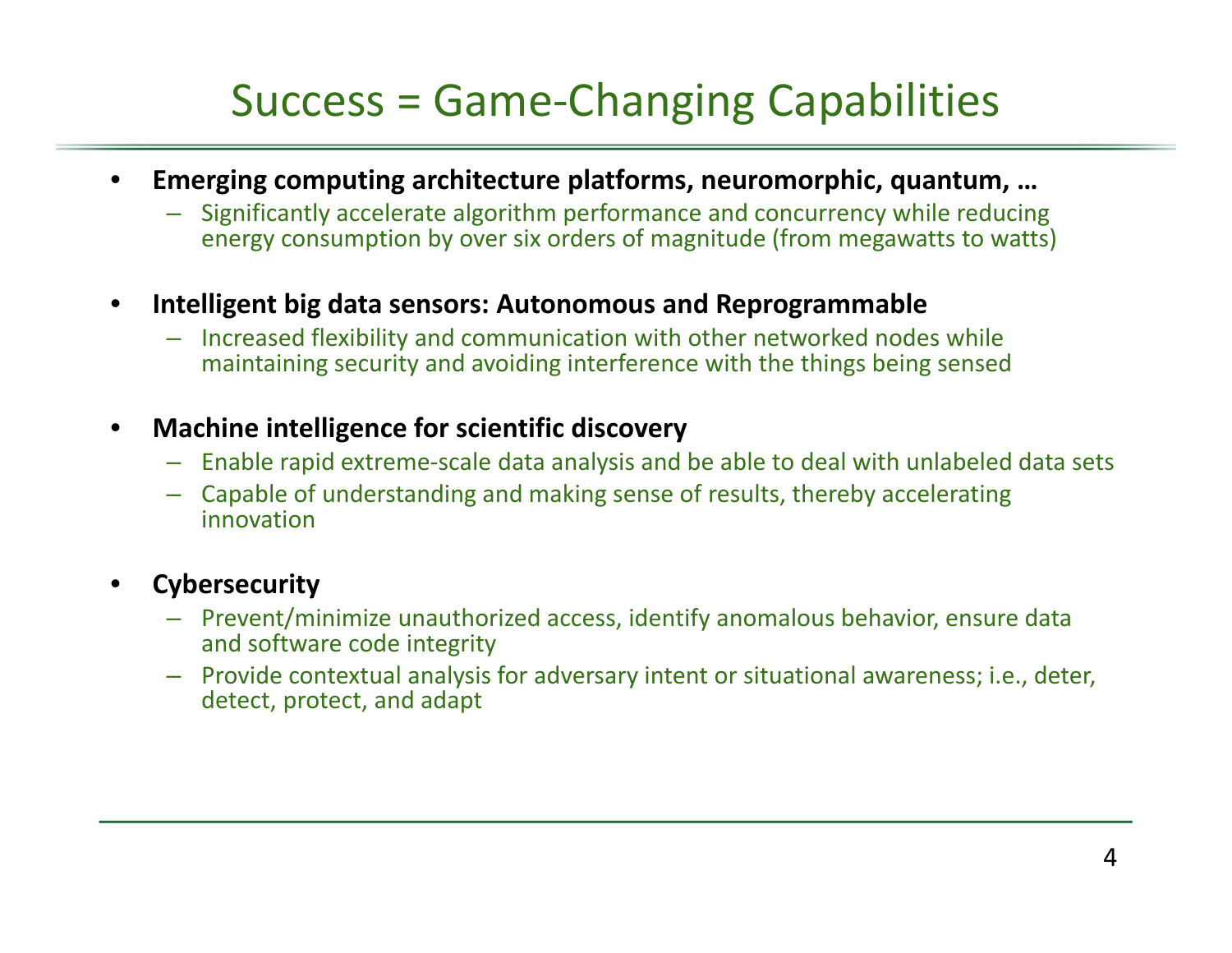## Research and Development Focus Areas

| <b>Goals</b> | <b>Materials</b>                                                                             | <b>Devices and</b><br><b>Interconnects</b>                                   | <b>Computing</b><br><b>Architectures</b>                              | <b>Brain-Inspired</b><br><b>Approaches</b>                            | <b>Fabrication</b>                                                                    | Software,<br>Modeling,<br><b>Simulation</b>                                                 | <b>Applications</b>                                                           |
|--------------|----------------------------------------------------------------------------------------------|------------------------------------------------------------------------------|-----------------------------------------------------------------------|-----------------------------------------------------------------------|---------------------------------------------------------------------------------------|---------------------------------------------------------------------------------------------|-------------------------------------------------------------------------------|
|              | Identify new<br>emerging material<br>5 Years systems for<br>devices and CMOS<br>integration  | Model and<br>characterize<br>emerging<br>scalable<br>devices and<br>circuits | Digital and<br>analog design,<br>modeling and<br>characterization     | Translate<br>knowledge -<br>biology,<br>neuroscience<br>and materials | Tools and<br>fabrication<br>capabilities able<br>to integrate new<br>material systems | Software that do<br>not require deep<br>knowledge to<br>use effectively                     | Understand<br>attack scenarios,<br>human-machine<br>augmented<br>interactions |
|              | Modeling and<br>simulation for<br>10 Years characterization,<br>simulation and<br>prediction | Nonlinear<br>models and<br>standard<br>libraries for<br>large-scale          | Predict<br>performance<br>using new<br>material systems architectures | Reverse engineer<br>biology-inspired<br>computing                     | Prototyping of<br>new<br>architectures<br>using new<br>materials                      | Nonlinear<br>phenomena and<br>ensure modeling energy-efficient<br>scalability               | Space<br>exploration with<br>resources                                        |
| 15 Years     | Understanding of<br>systems<br>properties, scaling,<br>and prediction                        | Minimize<br>knowledge<br>required in<br>materials or<br>device physics       | Application<br>focused design<br>and<br>characterization              | Large-scale<br>emulation, and<br>hardware<br>prototyping              | Accessible and<br>cost-effective<br>foundry process<br>and design                     | Automated<br>discovery and<br>complex space<br>exploration tools exploration at<br>at scale | Autonomous<br>complex space<br>and scenario<br>scale                          |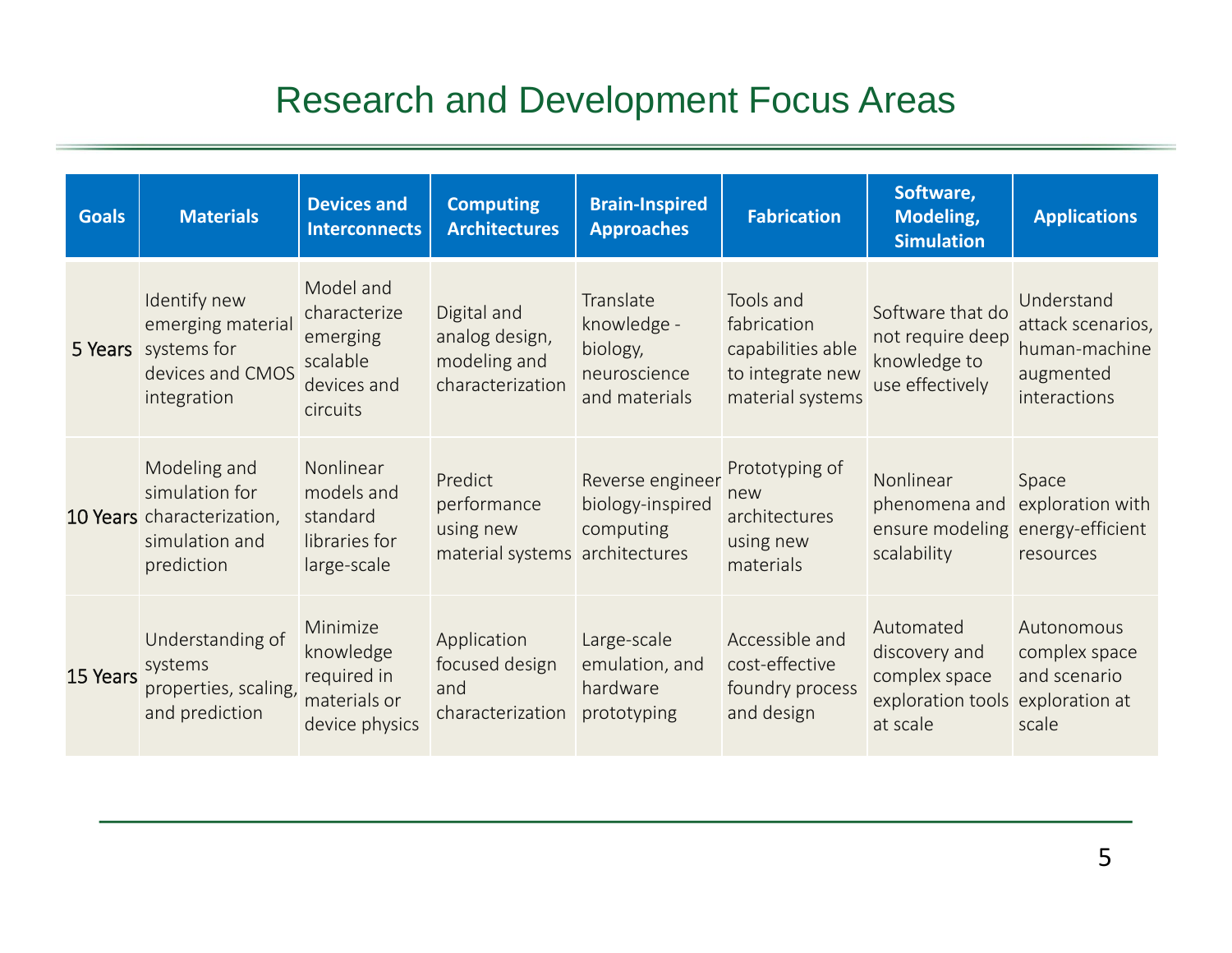## Grand Challenge Activities and Events

- $\blacktriangleright$ **2015 DOE** Neuromorphic Computing – From Materials Research to Systems Architecture Roundtable
- ➤ **2015 IEDM** (note Focus Session – Beyond von Neumann Computing), Washington, DC, December 7–9, 2015
- $\blacktriangleright$ **2015 IEEE** Rebooting Computing Summit 4 (RCS 4), Washington, DC, December 9–11, 2015
- ➤ **2015 OSA** Optical Computing Incubator, Washington, DC, December 9–11, 2015
- $\blacktriangleright$ **2016 DOE** Neuromorphic Computing – Architectures, Models, and Applications Workshop
- ➤ **2016 LPIRC** Low‐Power Image Recognition Challenge (LPIRC) 2016, Austin, TX, June 5–9, 2016
- $\blacktriangleright$ **2016 Frontiers in Neuromorphics** Workshop, Los Angeles, CA, April 14‐15, 2016
- ➤ **2016 Nanotechnology‐Inspired** Information Processing Systems of the Future, Washington, D.C., August 31‐ September 1, 2016
- $\blacktriangleright$ **2016 IEEE** Rebooting Computing conference, San Diego, CA, Oct. 17‐19, 2016
- ➤ **2017 AAAS** The Human Brain and Computing Machines of the Future Symposium, 2017 AAAS Annual Meeting, February 19, 2017, Boston, MA
- ➤ **2017 AFRL‐DOE** Energy Consequences of Information (ECI) Workshop, February 23‐25, 2017, Santa Fe, NM
- ➤ **2017 NICE** Neuro Inspired Computational Elements Workshop, March 6‐8, 2017, IBM, Almaden, CA

http://www.nano.gov/node/1523#reportsandwhitepapers https://community.apan.org/wg/afosr/w/researchareas/18305.2017‐energy‐consequences‐of‐information‐eci/ https://www.src.org/calendar/e006125/ https://aaas.confex.com/aaas/2017/webprogram/Session15145.html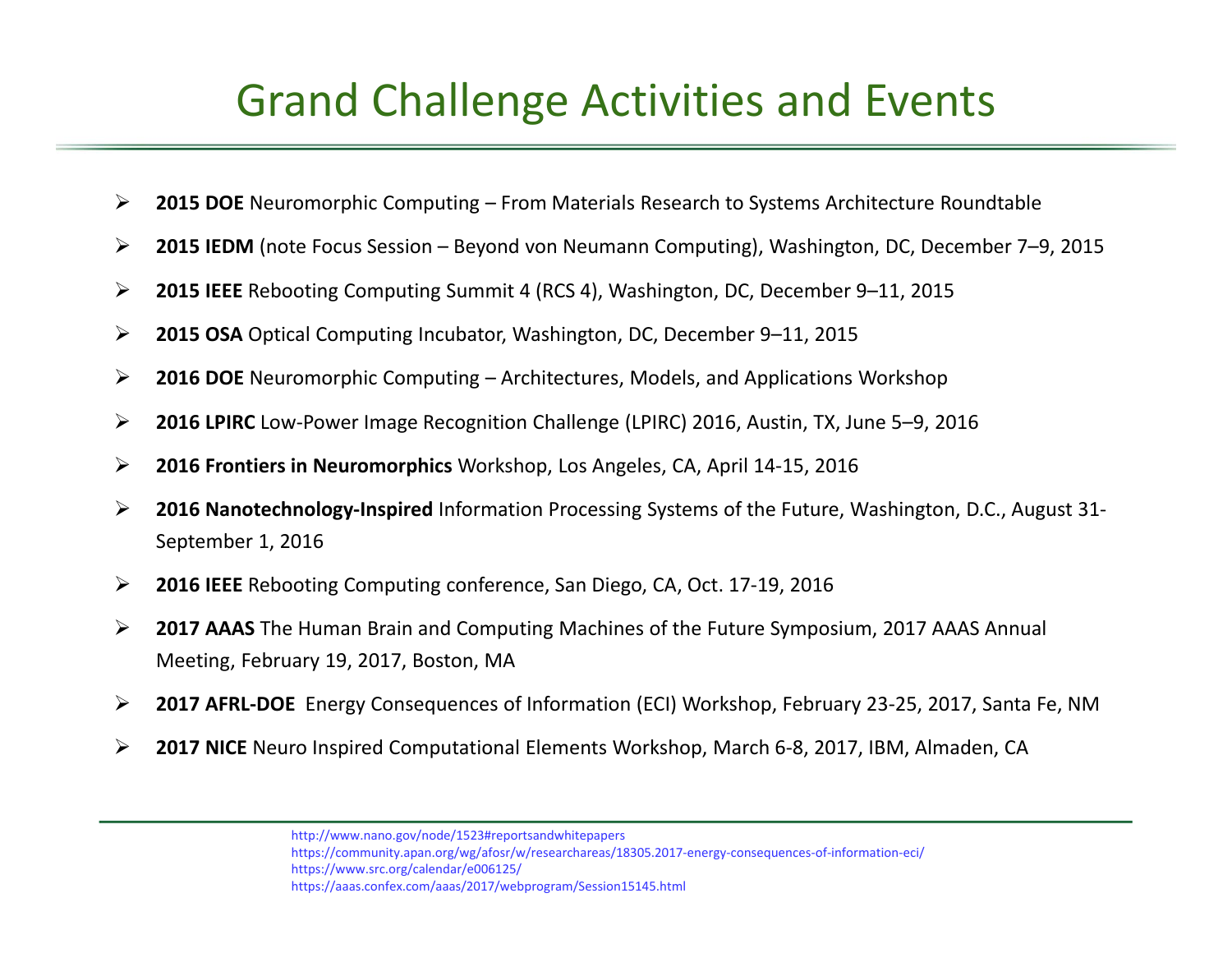# DOE Office of Science Programmatic Activities

### **Joint activities by ASCR and BES since launch of Grand Challenge**

- •**•** Goal and Objectives
	- Evaluate both advanced materials and scientific computing research opportunities to support development of a new paradigm for extreme and self‐reconfigurable computing architectures that go beyond Moore's Law and mimic neuro‐ biological computing architectures
- • Why Neuromorphic Computing?
	- Conventional computing fails in some of the most basic tasks that biological systems have mastered such as language and vision *understanding*
	- Cues from biology might lead to fundamental improvements in computational capabilities

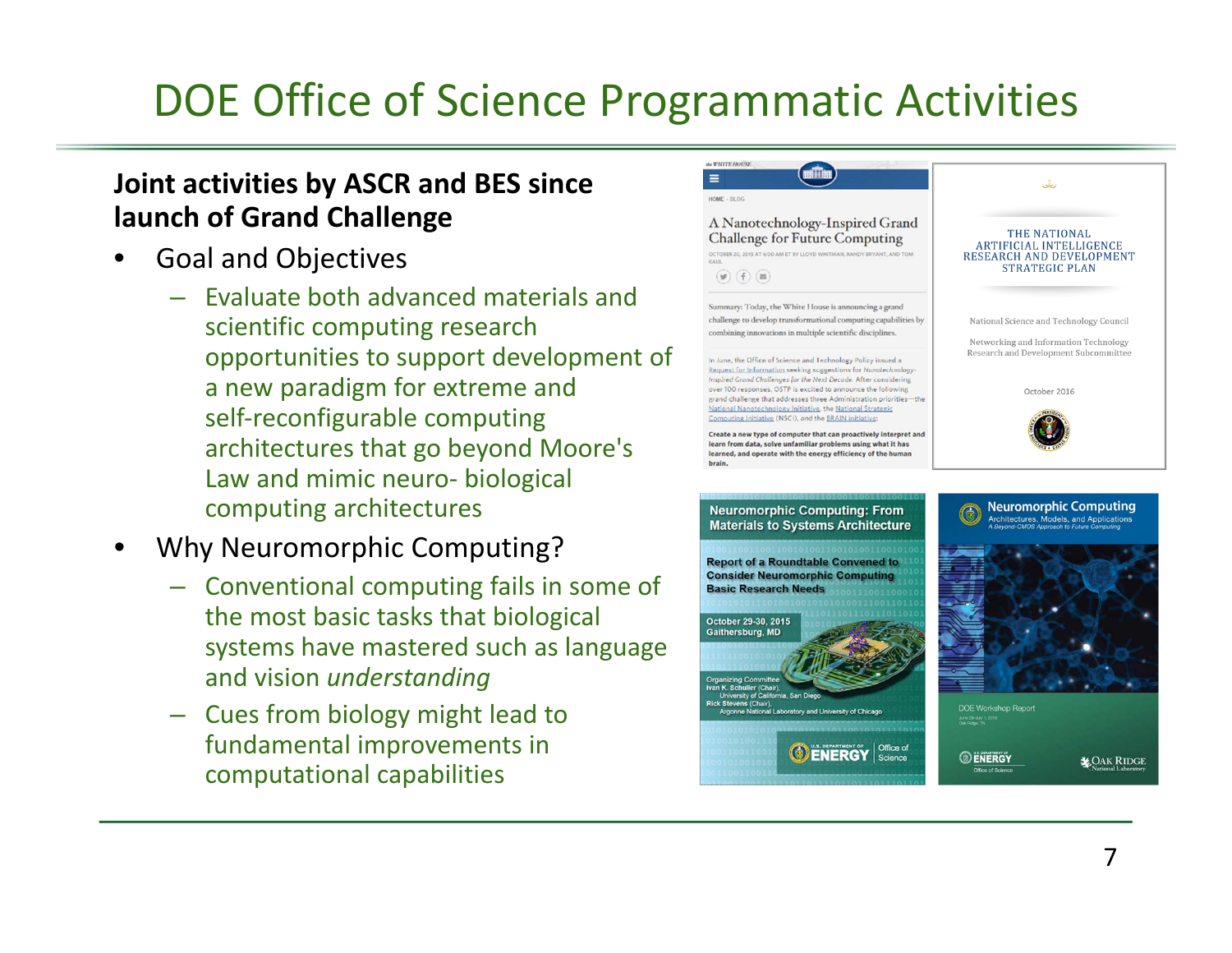## **Energy Efficient Computing: Devices to Architectures (E2CDA) – jointly between NSF and SRC**

- $\bullet$ **Focus: Non‐silicon, non‐von Neumann**
- •**FY 2016: Total \$21.6M, Award amounts \$600k ‐\$1.6M/yr for 3 years**